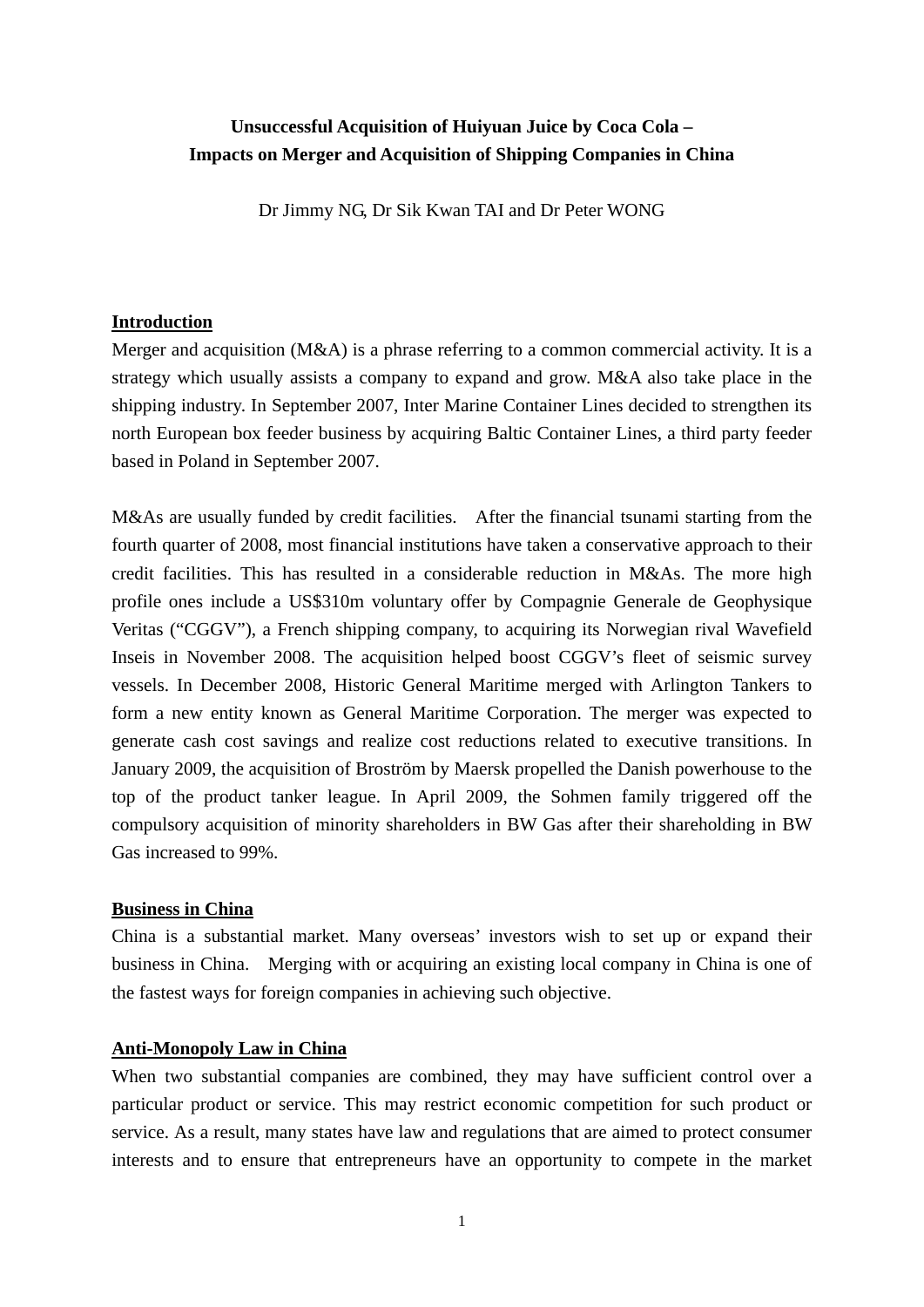#### [economy.](http://en.wikipedia.org/wiki/Market_economy)

The idea of a comprehensive anti-monopoly law for China surfaced in 1987, in response to the diverse and incoherent existing laws such as Anti-Unfair Competition Law, Price Law and Foreign Trade Law. After joining the World Trade Organisation in 2001, China passed the Provisional Rules on Foreign Investors' Mergers or Acquisitions of Domestic Undertakings<sup>[1](#page-1-0)</sup>. The final version of the Anti-Monopoly Law (AML) was finally adopted by the Tenth National People's Congress (NPC) on 30 August 2007 and took effect on 1 August 2008.

The AML took input from U.S. law and various European models while having provisions that evidence the important socialist heritage of China's largely market economy.

The aim of the AML is to prohibit "monopolistic conducts" and also administrative monopolies. Its general structure includes four substantive sections (1) prohibit certain types of agreements unless they fall within specified exemptions; (2) prohibit certain behaviour classified as abuse of dominant market position; (3) establish a broad merger review scheme; and (4) prohibit abuse of government administrative powers restraining competition.

Since the AML has only 57 articles, it is not intended to set down all the rules in great detail. On the contrary, it has just provided a general framework and some basic principles on regulating monopolistic conducts.

# **Unsuccessful Acquisition of Huiyuan Juice by Coca Cola**

Shortly after the AML coming into force in August [2](#page-1-1)008, Coca Cola announced<sup>2</sup> its agreement with Huiyuan Juice to purchase all its shares on 3rd September 2008. As a result, the intended transaction was subject to AML. This paper will look at the decision of China's Ministry of Commerce (MOC), applying the newly enacted AML, to turn down this transaction and then evaluate the impact of AML on shipping companies that wish to expand their business operations by pursuing M&A in China.

Coca Cola entered into the Chinese market in 1979. At the time of the Coca Cola's purported take-over, the beverage market in China is divided into the sparkling market primarily selling soft drinks and the non-sparkling markets selling fruit juice. Coca Cola is one of the leading suppliers in the sparkling market with a market share of 52.5%. More than 50% of the beverage market is selling fruit juice. The fruit juice market is further divided into 3 categories, namely, the 100% pure juice, the 30% concentrated juice and the 10% diluted

<span id="page-1-0"></span><sup>&</sup>lt;u>.</u> <sup>1</sup> It became effective in March 2003.

<span id="page-1-1"></span><sup>2</sup> Reuters, "Coke to acquire firm in China", *The New York Times*, 2 September 2008.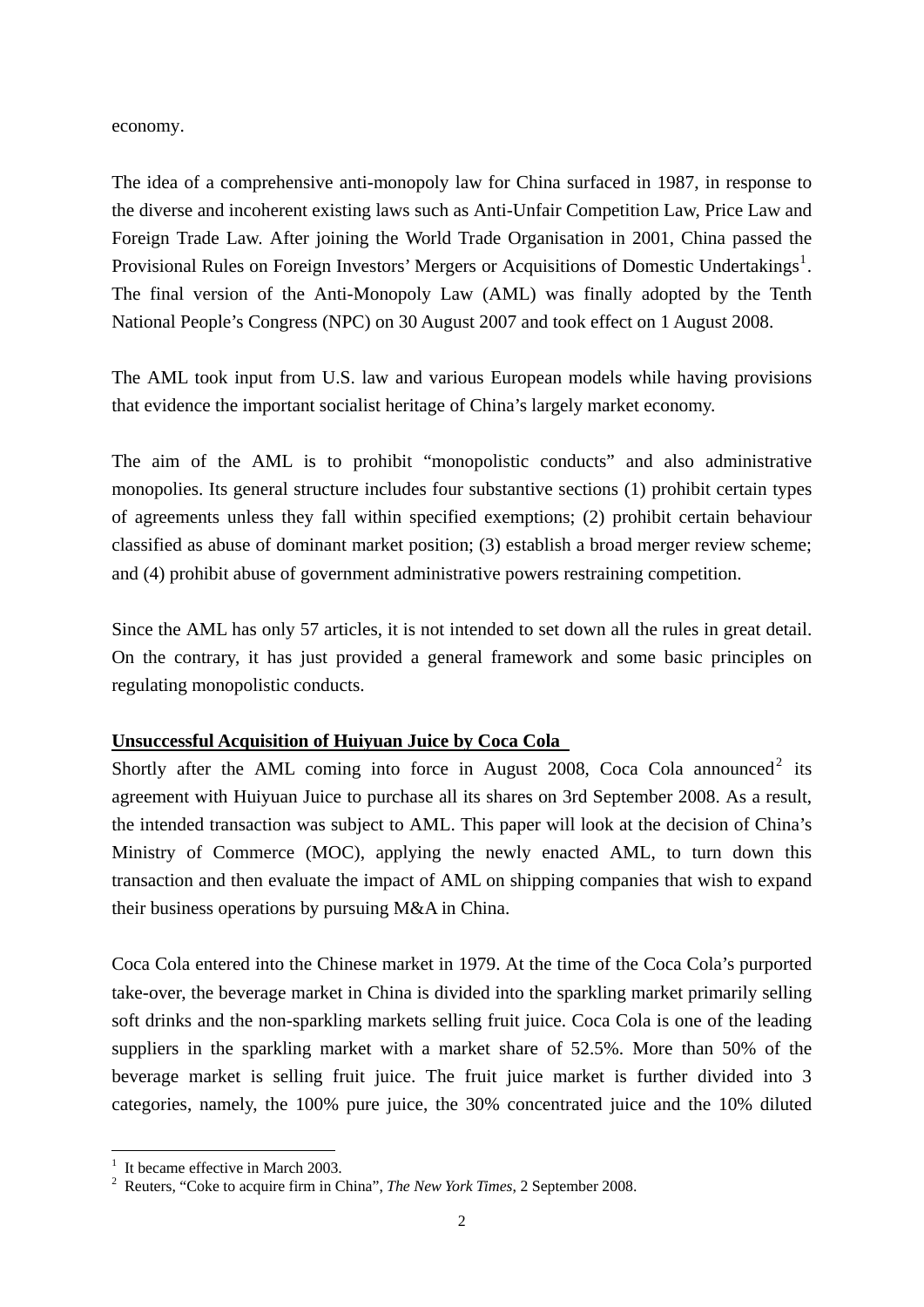juice. Huiyuan Juice has a market share of  $44\%$  in pure juice<sup>[3](#page-2-0)</sup>. Coca Cola's attempt to acquire Huiyuan Juice was valued at approximately US\$2.4 billion. It would have been the largest acquisition of a Chinese enterprise by a foreign undertaking in China.

#### **Compulsory Notification in Merger and Acquisition**

Article 21 of the AML requires notification of concentrations that reach notification thresholds.

Article 20 of the AML lists three forms of concentration: mergers; acquisitions of control over other undertakings through acquisition of equity or assets; or acquisitions of control over other undertakings or of the capacity to exercise decisive influence over other undertakings by contract or other means.

Given that Coca Cola planned to purchase all the shares of Huiyuan Juice, the transaction fell with the ambit of Article 20 and hence was required to give prior notification to the MOC.

Article 21 itself does not set out the threshold nor which undertaking of a concentration or any of them has the duty to effect the notification. On  $3<sup>rd</sup>$  August 2008, the State Council announced the Rules on the Threshold for Notification by Concentration Undertakings (the Threshold Rules)<sup>[4](#page-2-1)</sup>.

So far as the timing is concerned, the Threshold Rules provided some certainty for Coca Cola to ascertain out whether its intended purchase of Huiyuan Juice was within the scope of Article 21. Rule 3 provides that a statutory notification is required if a threshold is met.

The Regulation on Notification Thresholds specifies the circumstances in which a transaction will amount to a concentration of undertakings by defining the circumstances that will amount to an acquisition of control. The Regulation also specifies three notification thresholds which determine whether a concentration must be notified: two are based on parties' turnover, the third on market share in China.

# **Elements in the Reviews**

Article 27 directs the Anti-Monopoly Bureau (AMB), in reviewing mergers and acquisitions, to consider among other factors the parties' market shares and market power; market concentration, and structure; the "likelihood of elimination or restriction of competition in the relevant market as a result of the proposed concentration"; the effect on consumers and other relevant business operators; and the "effect on the development of the national economy and

<sup>&</sup>lt;u>.</u> <sup>3</sup> *Economic News Daily*, 19 March 2009, p A01.

<span id="page-2-1"></span><span id="page-2-0"></span><sup>&</sup>lt;sup>4</sup> A Chinese version of the rules can be found at http://www.gov.cn/zwgk/2008-08/04/content\_1063769.htm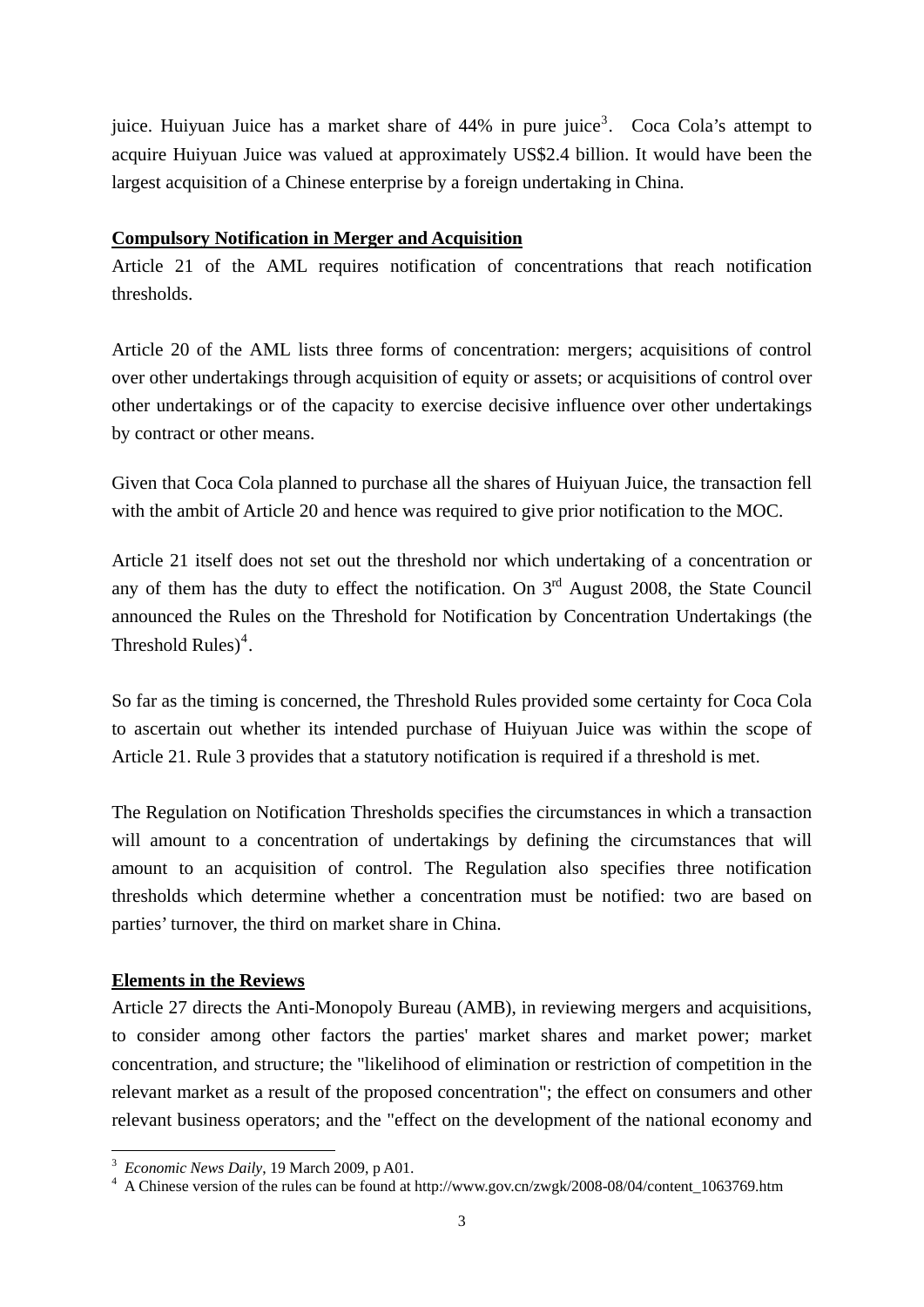public interest."

Clearer guidance on the six factors will be provided in implementing rules to be announced in the future. In fact, public consultation of the draft Provisional Rules on Review of Concentrations of Undertakings (the Review Rules) was completed in February 2009. Since the Review Rules have not been formally announced, they do not apply to the Coca Cola case. However, it seems that some of the rules in the Review Rules have already been put into practice.

This language may permit protection of domestic competitors as well as consumers but the provision requiring consideration of the effect "on the development of the national economy and public interest" squarely raises the question of whether merger enforcement will be utilized for macroeconomic or even protectionist goals that would better be kept separate from competition issues.

#### **Impact on M&A of Shipping Companies in China**

The decision on Coca-Cola's bid had been eagerly anticipated by other investors as a litmus test of China's attitudes towards overseas investment in the wake of the promulgation of the AML. The MOC's written decision was brief. It did not provide how it reached its decision. Concerns have been voiced that the AML would be used to bar foreign enterprises from key sectors of the economy. The dominant position of Coca Cola and Huiyuan Juice are in two different markets i.e. one is in sparkling soft drink while the other in pure juice. The position in one market cannot be automatically transferred to another market due to many factors e.g. different age groups in sparkling and fruit juice markets, consumer behaviour and different segments in a market. The declaration did not state clearly how the healthy competition of the fruit juice market would be affected by the concentration.

Domestic and foreign investors, who plan to expand their shipping fleet in China through merger or acquisition, naturally wish to clearly understand what the requirements are in the procedure as well as the contents of the AML in China. The provisions of the AML do not specifically define the meaning of 'market'. The AMB is the authority that is vested with the power of interpretation.

In so far as the shipping community is concerned, it is not clear, for instance, whether a merger between a shipping company which owns a tanker fleet, and another shipping company which only owns a fleet of dry bulk carriers, would be considered in the same shipping market. Likewise, how about between handysize and handymax in dry bulk markets? It is not clear how the AMB calculates the turnover of a shipping company because